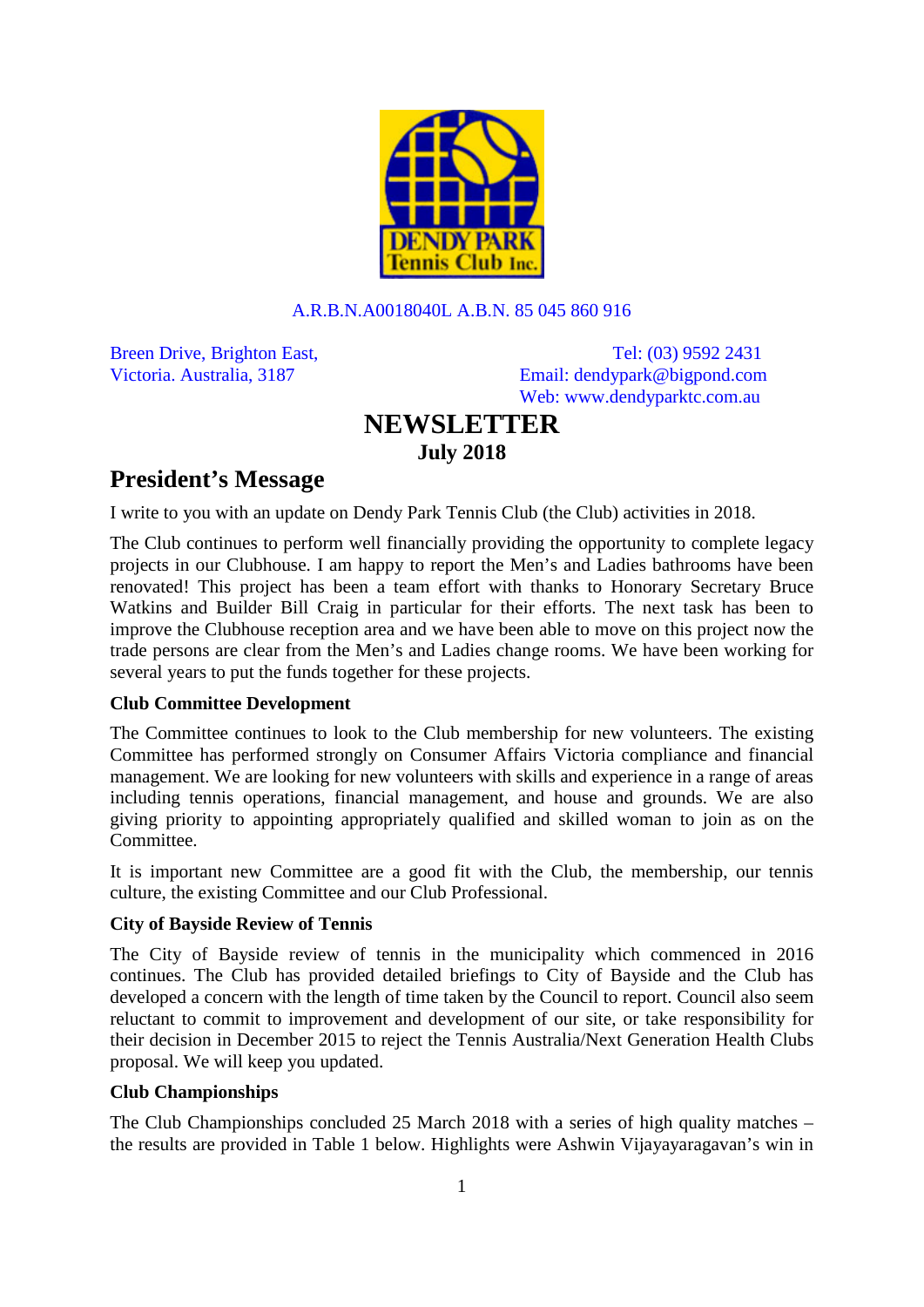the Men's Open Singles, while Zoe Barbakos won the Ladies Open Singles. Dean Ellis and Henko Blaauw won a high quality Men's Open Doubles Final.

Again we thank Vice President and Pennant Secretary Barry Pryor for his organisation including the lunch provided by Pantry in Church Street Brighton.

**Table 1 – Club Championship Results 2018**

| <b>EVENT</b>           | <b>WINNERS</b>                 | <b>RUNNERS-UP</b><br>Arnav Bharadwaj |  |
|------------------------|--------------------------------|--------------------------------------|--|
| Men's Open Singles     | Ashwin Vijayaragavan           |                                      |  |
| Ladies Open Singles    | Zoe Barbakos                   | <b>Jasmine Ellis</b>                 |  |
| Men's Open Doubles     | Dean Ellis &                   | Jack Bishop &                        |  |
|                        | Henko Blaauw                   | Hayden Fricke                        |  |
| Men's 'B' Singles      | Zac Tsinanis                   | <b>Charlie Sinclair</b>              |  |
| Men's Veterans Singles | Tim O'Shannassy                | Louis Marasco                        |  |
| Boys 16 Singles        | Nathan Gatti                   | Dean Metter                          |  |
| Boys 13 Singles        | Zac Regelman                   | Sebastian Liddle                     |  |
| Girls 13 Singles       | Cammie Shannon<br>Lara Marasco |                                      |  |

#### **Tennis Victoria Pennant**

The Tennis Victoria 2018 Pennant season is currently in progress with the Club fielding nine Men's teams and two Women's teams. Ladder and finals results are summarized in Table 2 below with the highlights being the performance of Men's Grade 2 No. 1 and Grade 8. Ashwin Vijayaragavan has been outstanding in Grade 2. Women's Grade 3 has a strong chance of playing finals.

| Men's Grade 2 (1)            | 2nd             | Women's Grade 3 | 3rd |
|------------------------------|-----------------|-----------------|-----|
| Men's Grade $2(2)$           | 5th             | Women's Grade 4 | 4th |
| Men's Grade 3                | 8th             |                 |     |
| Men's Grade 6                | 8th             |                 |     |
| Men's Grade 7 No. 1          | 6th             |                 |     |
| Men's Grade 7 No. 2          | 8th             |                 |     |
| Men's Grade 8                | 2nd             |                 |     |
| Men's Grade 10               | 8th             |                 |     |
| Master's 35+ Doubles Grade 2 | 7 <sub>th</sub> |                 |     |